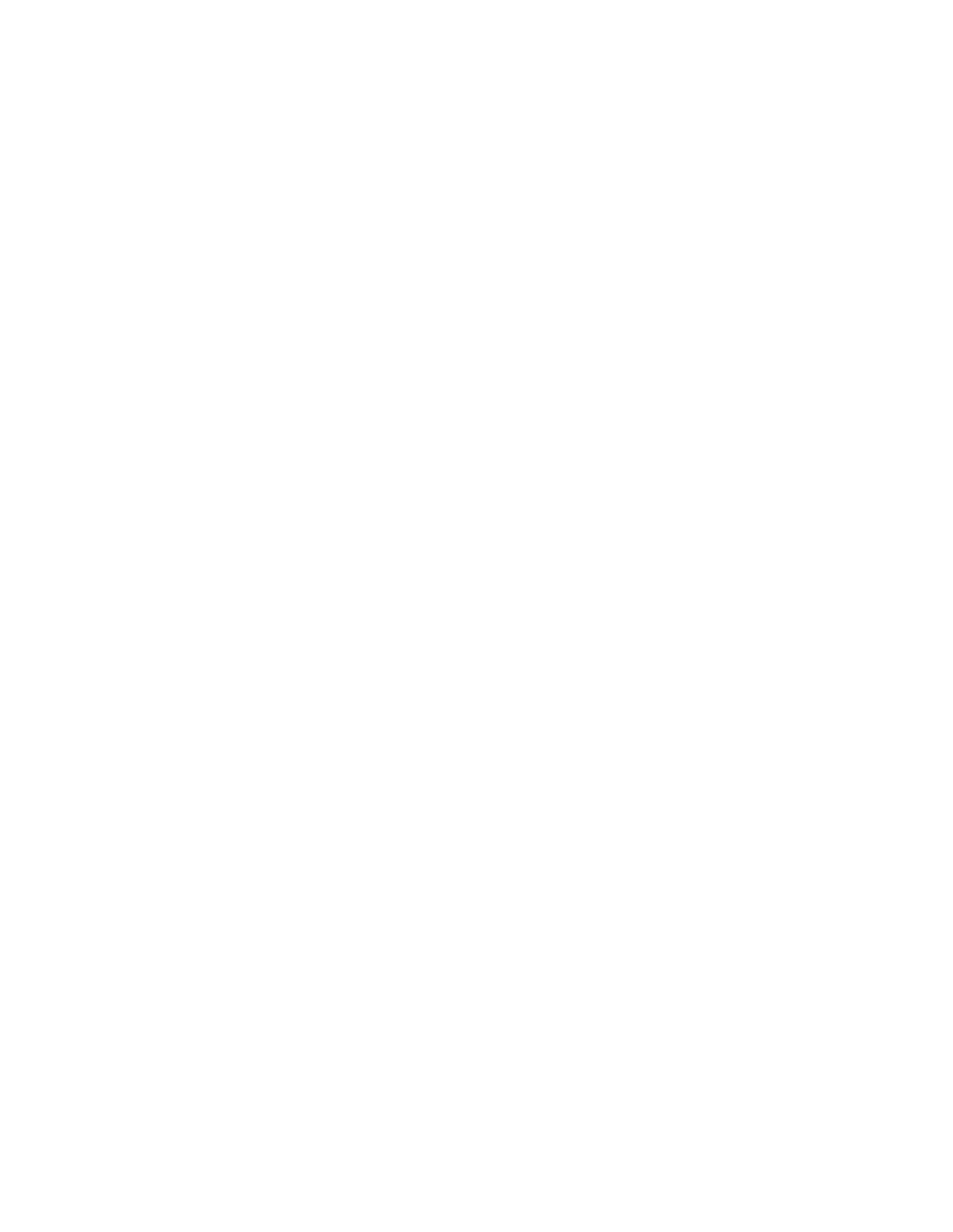# **Executive Summary**

# **The global economic outlook**

## *Weaker global growth is expected in 2011 and 2012…*

After a year of fragile and uneven recovery, global economic growth started to decelerate on a broad front in mid-2010. The slowdown is expected to continue into 2011 and 2012 as weaknesses in major developed economies continue to provide a drag on the global recovery and pose risks for world economic stability in the coming years. The unprecedented scale of the policy measures taken by Governments during the early stage of the crisis no doubt helped stabilize financial markets and jump-start a recovery. The policy response weakened during 2010, however, and is expected to be much less supportive in the near term also, especially as widening fiscal deficits and rising public debt have undermined support for further fiscal stimuli. Many Governments, particularly those in developed countries, are already shifting towards fiscal austerity. This will adversely affect global economic growth during 2011 and 2012.

#### *…as multiple risks to the recovery remain*

Despite the notable progress made in reducing the share of troubled assets in the banking sector, multiple risks remain. Real estate markets may deteriorate further, credit growth remains feeble, and levels of unemployment are persistently high. Most countries have kept in place, or even intensified, policies of cheap money (low interest rates and quantitative easing) in efforts to help financial sectors return to normalcy and stimulate economic activity as fiscal stimuli are being phased out. This has, however, added new risks, including greater exchange-rate volatility among major currencies and a surge of volatile capital flows to emerging markets, which have already become a source of economic tension and could harm the recovery in the near term. Such tensions have weakened the commitment to coordinate policies at the international level, which in turn has made dealing with the global imbalances and other structural problems that led to the crisis, as well as those that were created by it, all the more challenging.

### *The global recovery has been dragged down by the developed economies*

World gross product (WGP) is forecast to expand by 3.1 per cent in 2011 and 3.5 per cent in 2012. The recovery may, however, suffer setbacks and slow to below 2 per cent, while some developed economies may slip back into recession if several of the downside risks take shape.

Among the developed economies, the *United States of America* has been on the mend from its longest and deepest recession since the Second World War, but has nonetheless been experiencing the weakest recovery pace in history. Although the level of gross domestic product (GDP) will return to its pre-crisis peak by 2011, a full recovery of employment will take at least another four years. Growth in many European countries will also remain low; drained by drastic fiscal cuts, some may continue to be in recession. Growth in Japan will also decelerate notably.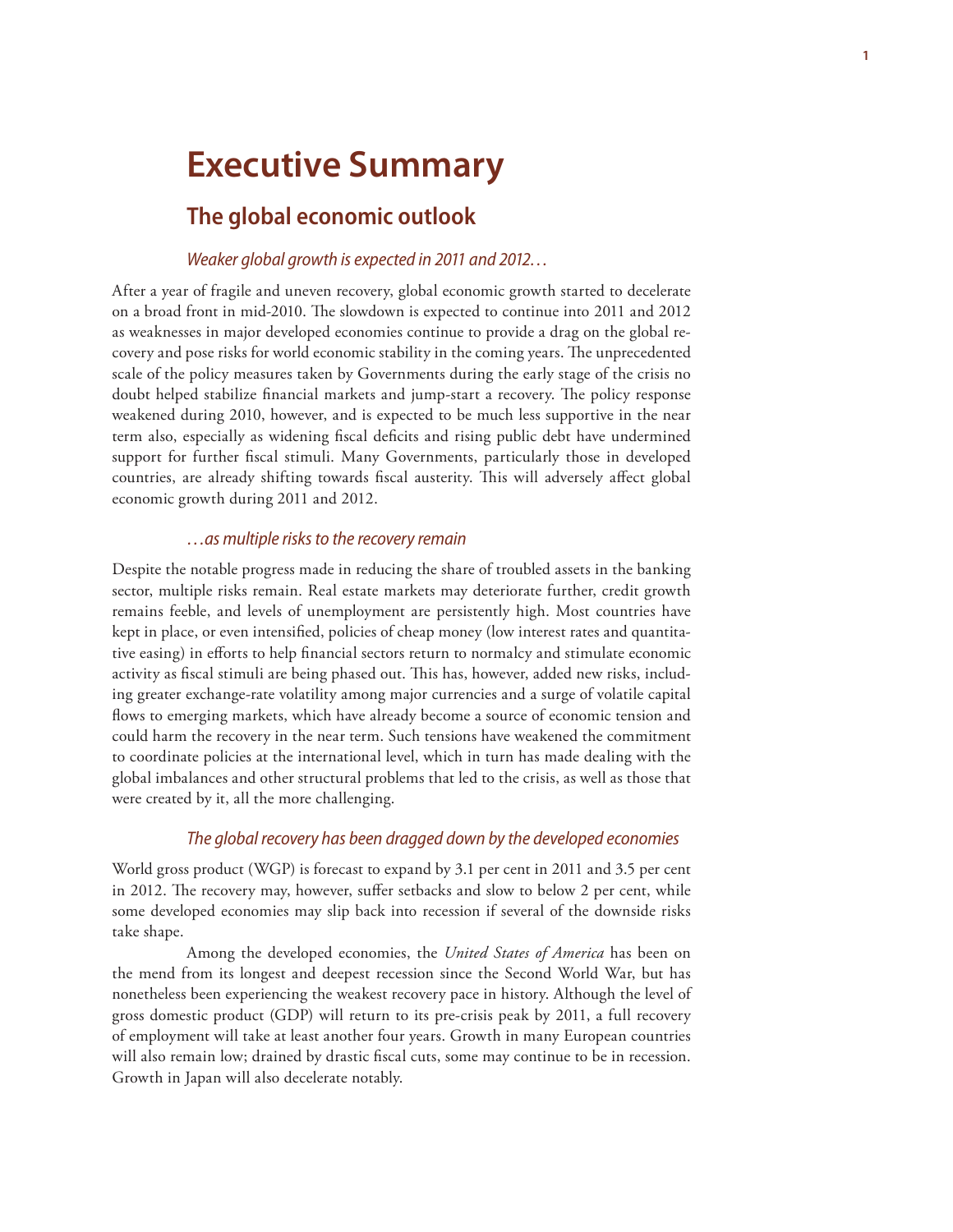## *Developing country growth will also moderate*

Developing countries and the economies in transition continue to drive the global recovery, but their output growth is also expected to moderate during 2011 and 2012. *Developing Asia* continues to show the strongest growth performance. Strong growth in major developing economies, especially China, is an important factor in the rebound in global trade



**Source:** UN/DESA and Project LINK. **Note:** For the baseline forecast assumptions, see box I.1. The pessimistic scenario refers to a situation of enhanced macroeconomic uncertainty in the outlook (see box I.4), while the optimistic scenario is one of limited, but improved, international policy coordination (see box I.5). **a** Partly estimated. **b** United Nations forecasts.





**Source:** UN/DESA and Project LINK. **a** Partly estimated. **b** United Nations forecasts.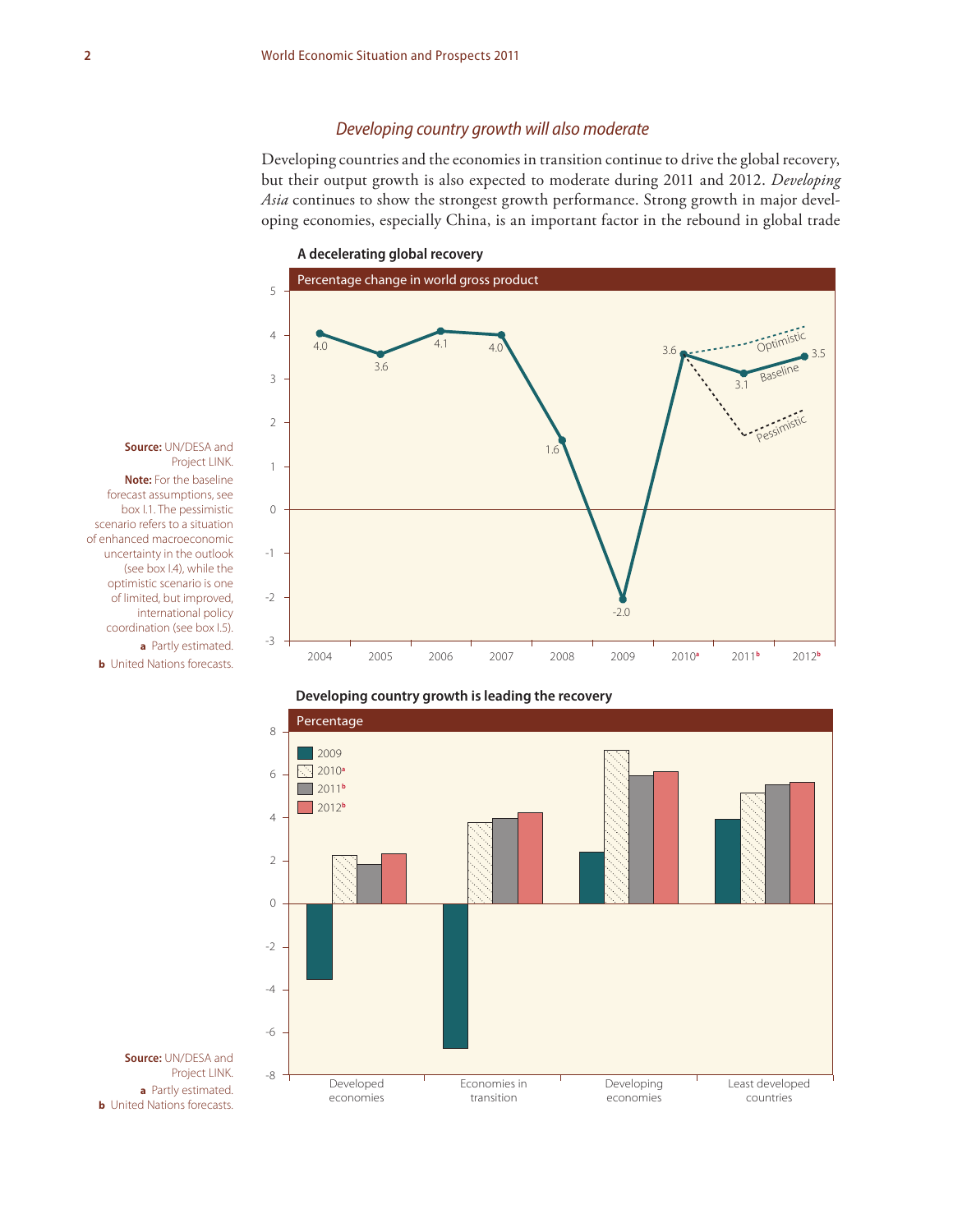and commodity prices, which is benefiting growth in *Latin America, the Commonwealth of Independent States* and parts of *Africa*. Yet, the economic recovery remains below potential in all three regions. The fuel-exporting economies of *Western Asia* have not levelled oil production after the cutbacks made in response to the global recession; hence, the recovery in this region is also below pre-crisis levels of output growth.

Formidable challenges remain for the long-run development of many lowincome countries. In particular, the recovery in many of the least developed countries (LDCs) will also be below potential.

# **The outlook for employment, achievement of the Millennium Development Goals and inflation**

Between 2007 and the end of 2009, at least 30 million jobs were lost worldwide as a result of the global financial crisis. Despite a rebound in employment in parts of the world, especially in developing countries, the global economy will still need to create at least another 22 million new jobs in order to return to the pre-crisis level of global employment. At the current speed of the recovery, this would take at least five years.

#### *Long-term unemployment is rising*

Owing to the below-potential pace of output growth in the recovery, particularly in developed economies, few new jobs have been created to rehire those workers who have been laid off. As more Governments are embarking on fiscal tightening, the prospects for a quick recovery of employment look even gloomier. The longer term employment consequences of the present crisis are already becoming visible, as the share of the structurally or long-term unemployed has increased significantly in most developed countries since 2007.



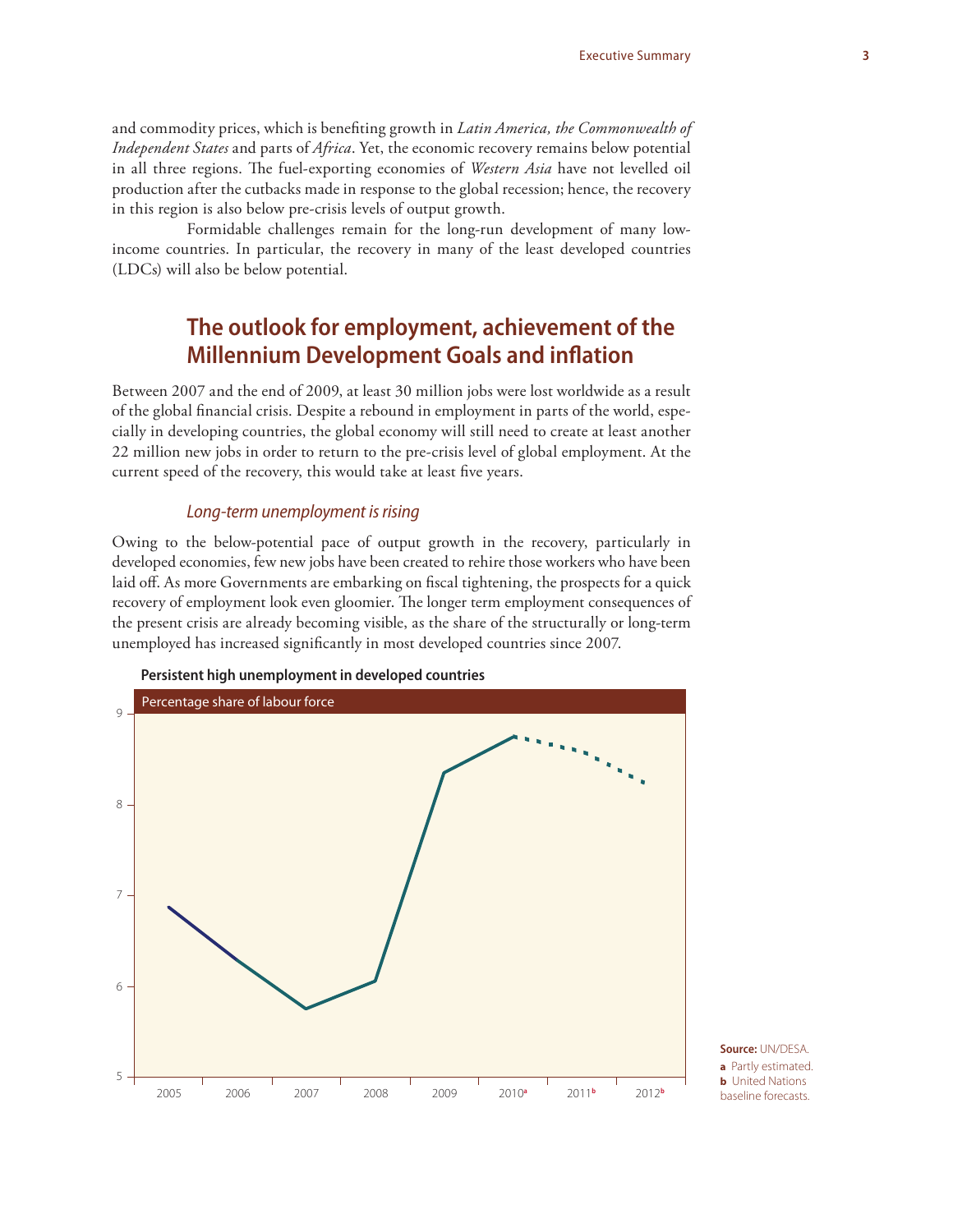#### *The recovery of employment has been faster in developing countries*

Workers in developing countries and economies in transition have also been severely affected by the crisis, although the impact in terms of job losses emerged later and was much more short-lived than in developed countries. The impact on aggregate employment was also softened by the absorption of many workers into the informal sector, although many more workers have ended up in more vulnerable jobs with lower pay as a result. Job growth in developing countries started to rebound from the second half of 2009; by the end of the first quarter of 2010, unemployment rates had already fallen back to pre-crisis levels in a number of developing countries.

#### *The crisis has caused important setbacks in progress towards the MDGs*

The economic downturn has caused important setbacks in progress towards the Millennium Development Goals (MDGs). Achieving the millennium target of halving global poverty rates by 2015 (from 1990 levels) is within reach for the world as a whole, although it will not be met in sub-Saharan Africa nor, possibly, in parts of South Asia. However, the crisis has significantly increased the challenge of achieving targets for universal primary education, reducing child and maternal mortality and improving environmental and sanitary conditions. The requirements for stepping up economic growth and social spending posed significant macroeconomic challenges even before the crisis; these have become all the more pressing in cases where setbacks have been the greatest. Unfortunately, the mood for fiscal tightening is taking hold even in those developing countries with a policy intention of safeguarding "priority" social spending. This is a worrying trend, particularly where GDP growth is still well below potential and tax revenues have declined significantly because of the crisis. Among the many low-income countries especially, sufficient support through official development assistance (ODA) will be critical for enabling stepped-up efforts to achieve the MDGs.

#### *Inflation does not pose a present danger, except in parts of South Asia*

The current rates of headline inflation have stayed at very low levels despite the massive monetary expansion. Except in some Asian economies, where increasingly strong inflationary pressures reflect a combination of supply and demand-side factors, inflationary expectations are likely to remain muted in the near future owing to the stagnation in credit growth, alongside wide output gaps and elevated unemployment in most developed economies.

# **Trade and commodity prices**

#### *The rebound in world trade decelerated during 2010*

World trade continued to recover in 2010, but the momentum of the strong growth observed in the first half of the year has started to peter out. While the volume of exports of many emerging economies has already recovered to, or beyond, pre-crisis peaks, exports of developed economies have not yet seen a full recovery. In the outlook, world trade is expected to grow by about 6.5 per cent in both 2011 and 2012, moderating from the 10.5 per cent rebound in 2010.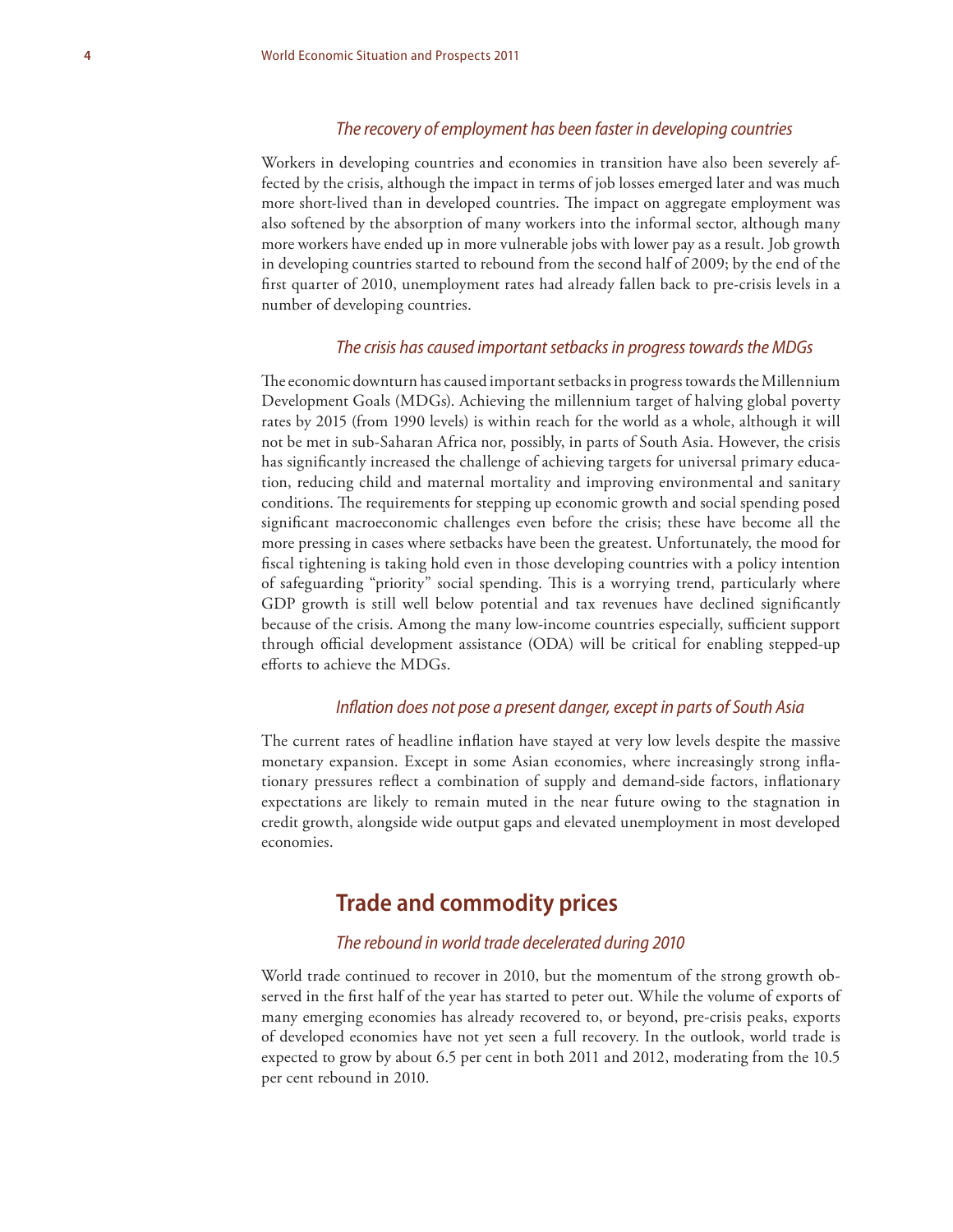Despite the gradual recovery of the past two years, the value of imports of the three largest developed economies was still significantly below pre-crisis peaks by August 2010. Meanwhile, export recovery in these economies is mirrored in the fast growth of imports by countries in East Asia and Latin America. The question now is whether emerging economies can continue to act as the engines of world trade growth in the outlook, particularly as the dynamics of the initial phase of the recovery seem to be fading and as growth in developed countries remains sluggish.

# *Financial factors are exacerbating the volatility in food and other commodity prices*

Most commodity prices have rebounded. The world price of crude oil fluctuated around \$78 per barrel during 2010, up from an average of \$62 for 2009. However, oil prices are expected to decrease somewhat in 2011. World prices of metals followed a similar trend in 2010 and are expected to edge up only slightly in 2011 and 2012.

Food prices declined during the first half of 2010, but rebounded in the second. While the expansion of global acreage and favourable weather patterns in key producing areas helped increase global food supplies considerably during 2009 and early 2010, adverse weather conditions in mid-2010 affected the harvests of basic staples. In addition, speculation amplified many commodity prices. Food prices will remain vulnerable to supply shocks and speculative responses in commodity derivatives markets.

# **International finance for development**

# *Net transfers from developing to developed countries increased again in 2010 and are set to continue on this trend*

Developing countries as a group continued to transfer vast amounts of financial resources to developed countries. In 2010, net transfers amounted to an estimated \$557 billion—a slight increase from the level registered in the previous year. As has been the pattern for more than a decade, much of the net transfers reflect additional reserve accumulation by developing countries. In the outlook, net resource transfers from developing countries are expected to increase moderately along with the projected widening of current-account imbalances. This continuation of the pre-crisis pattern, in which, on balance, poor countries transfer significant amounts of resources to much richer nations, is also a reflection of the need felt by developing countries to continue to accumulate foreign-exchange reserves as a form of self-protection against global economic shocks. Instances of global financial market turbulence, increased exchange-rate volatility among major reserve currencies and a surge in short-term private capital flows have added to the sense of high macroeconomic uncertainty and the perceived need for self-insurance.

# *Net private capital flows to developing countries have increased significantly*

Net private capital flows to developing countries have recovered strongly from their slump in 2008 and early 2009. Investors are searching for higher returns, and economic growth in emerging and other developing economies has been much stronger than in advanced economies; also, extensive monetary easing has kept interest rates very low in the latter.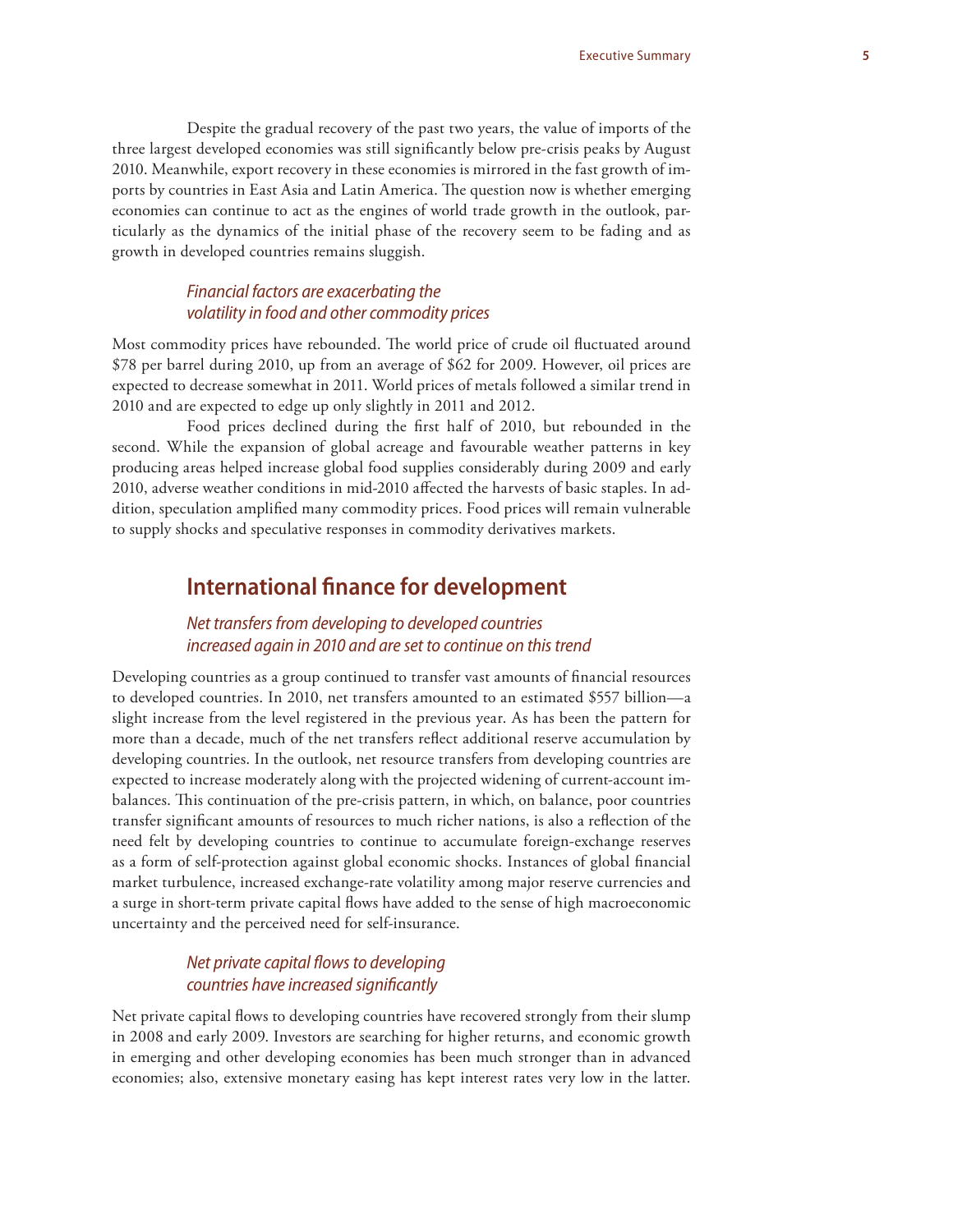

**Net financial transfers from poor to rich countries still flow at an increased rate**

**Source:** UN/DESA, based on International Monetary Fund (IMF), *World Economic Outlook Database*, October 2010 and IMF, Balance of Payments **Statistics** 

> With continued fragility and the substantial excess liquidity in developed financial markets, investors have shifted parts of their portfolios to emerging markets. Much of the surge in private capital flows to developing countries has taken the form of short-term, and probably volatile, equity investments, though foreign direct investment (FDI), especially in the extractive industries of commodity-exporting economies, has also increased.

# *The crisis has increased the need for ODA, but has complicated the delivery on commitments*

The global financial crisis and economic recession of 2008 and 2009 negatively impacted many developing countries and put a severe strain on many low-income countries, making the delivery of committed ODA even more critical. Although net transfers to low-income countries have remained positive during 2010, the fragile recovery in developed countries and the possible threat of a double-dip recession create considerable uncertainty about the future volume of ODA flows. Moreover, aid delivery is falling short of commitments by the donor community.

# *The debt situation in many developing countries has improved, but problems remain*

Despite improvements in the debt position of many developing countries prior to the crisis, some countries, including some small middle-income countries, remain in vulnerable situations. In the wake of the crisis, other developing economies have moved into more critical debt positions. The total external debt (public and private) of developing countries as a share of GDP rose to 24.8 per cent in 2009, an increase of 2.2 percentage points over the previous year, while the downward trajectory of the debt service-to-exports ratio was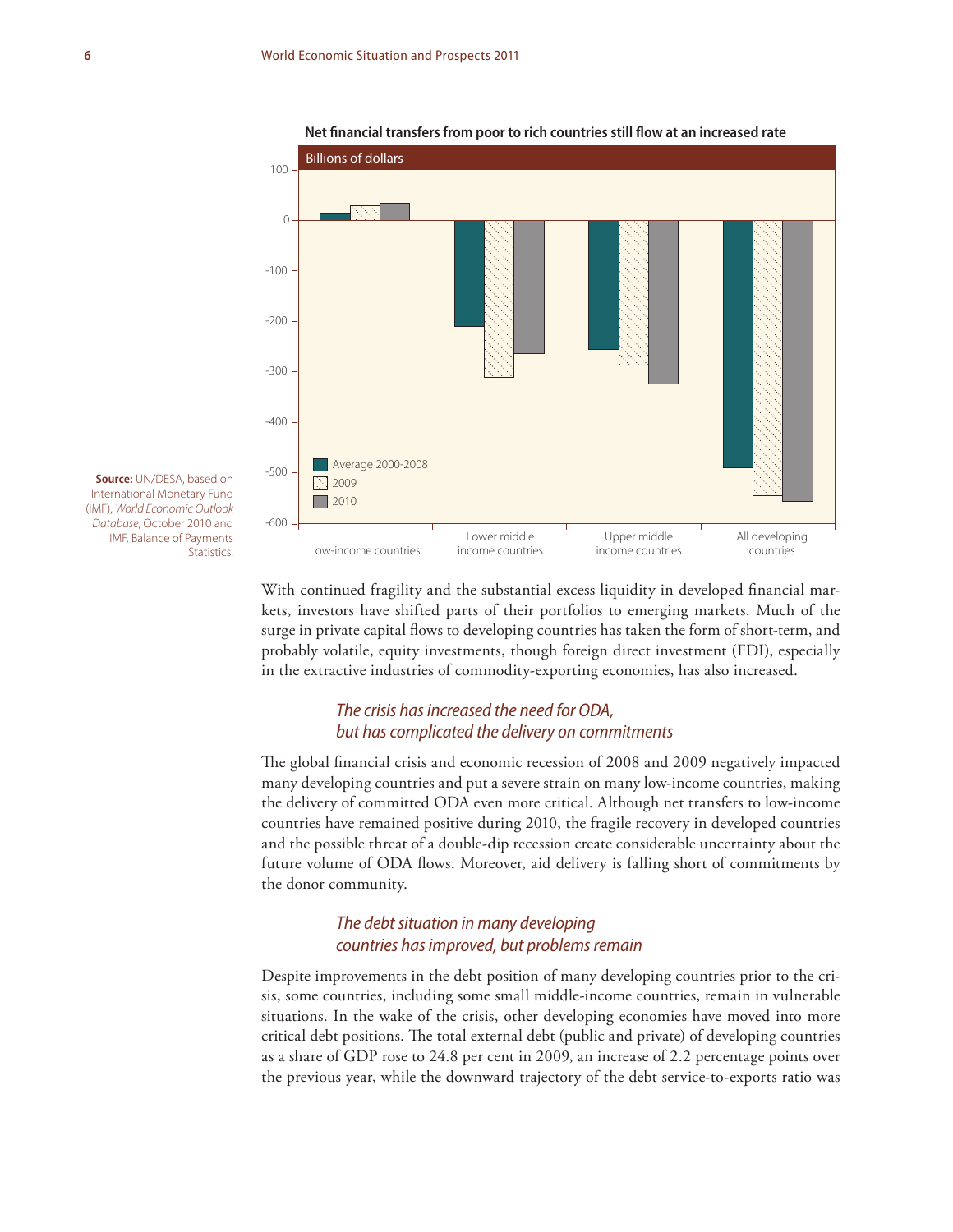reversed because of the negative impact of the crisis on the dollar value of both GDP and exports. As a result, the average external debt-to-export ratio of developing countries and transition economies increased from 64.1 per cent in 2008 to 82.4 per cent in 2009. In many countries, debt ratios increased even more significantly, as managing the impact of the crisis resulted in rapid increases in public debt. Despite the generous debt relief provided, 13 (out of 40) heavily indebted poor countries (HIPCs) are classified as being "in debt distress" or at "high risk of debt distress", while 7 non-HIPC low-income countries are identified as facing debt problems.

The persisting external debt problems among both low- and middle-income countries and the surge of sovereign debt distress among a number of developed countries points to the limits of the existing arrangements for dealing with debt problems. It also points to the urgent need for setting up an international sovereign debt workout mechanism which would allow countries to restructure their debt in a timely and comprehensive manner.

## *Some progress has been made towards providing a better framework for regulating the financial sector*

A reform agenda set out by the Group of Twenty (G20) envisaged the introduction of macroprudential supervision that would take due account of systemic risk and the overall stability of the financial system, including pro-cyclicality and moral hazard caused by activities of systemically important financial institutions. A new capital and liquidity reform package, Basel III, was agreed upon and issued by the Basel Committee on Banking Supervision. This is an important step forward, as it requires banks to hold larger amounts of capital and reserves against outstanding loans so as to increase their resilience under more turbulent financial market conditions. However, these new capital and liquidity standards apply only to banks. Consequently, more also needs to be done to address risks outside the traditional banking system (investment banks, hedge funds, derivatives markets, and so forth), which represented a major factor in generating the global crisis in 2008. The new standards and rules will have to be made applicable across different types of financial markets and institutions offering similar products.

# **Uncertainties and risks**

Key uncertainties and risks to the baseline scenario for 2011 and 2012 are slanted towards the downside.

## *Fiscal austerity could risk further deceleration of the recovery*

Despite continued fragile recovery, the sense of urgency and the will to move fiscal and monetary policies in tandem dissipated during 2010 over worries, especially in developed countries, that fiscal sustainability could be in jeopardy. Such worries are juxtaposed to fears that the phasing-out of fiscal stimulus and a quick retreat into fiscal austerity would risk further deceleration of the recovery and fail to bring unemployment down, while public debt ratios would continue to rise because of insufficient output growth.

Since budget deficits have widened sharply, public debt of developed countries will continue to increase, even under conservative assumptions, surpassing 100 per cent of GDP, on average, in the next few years. Governments of many advanced economies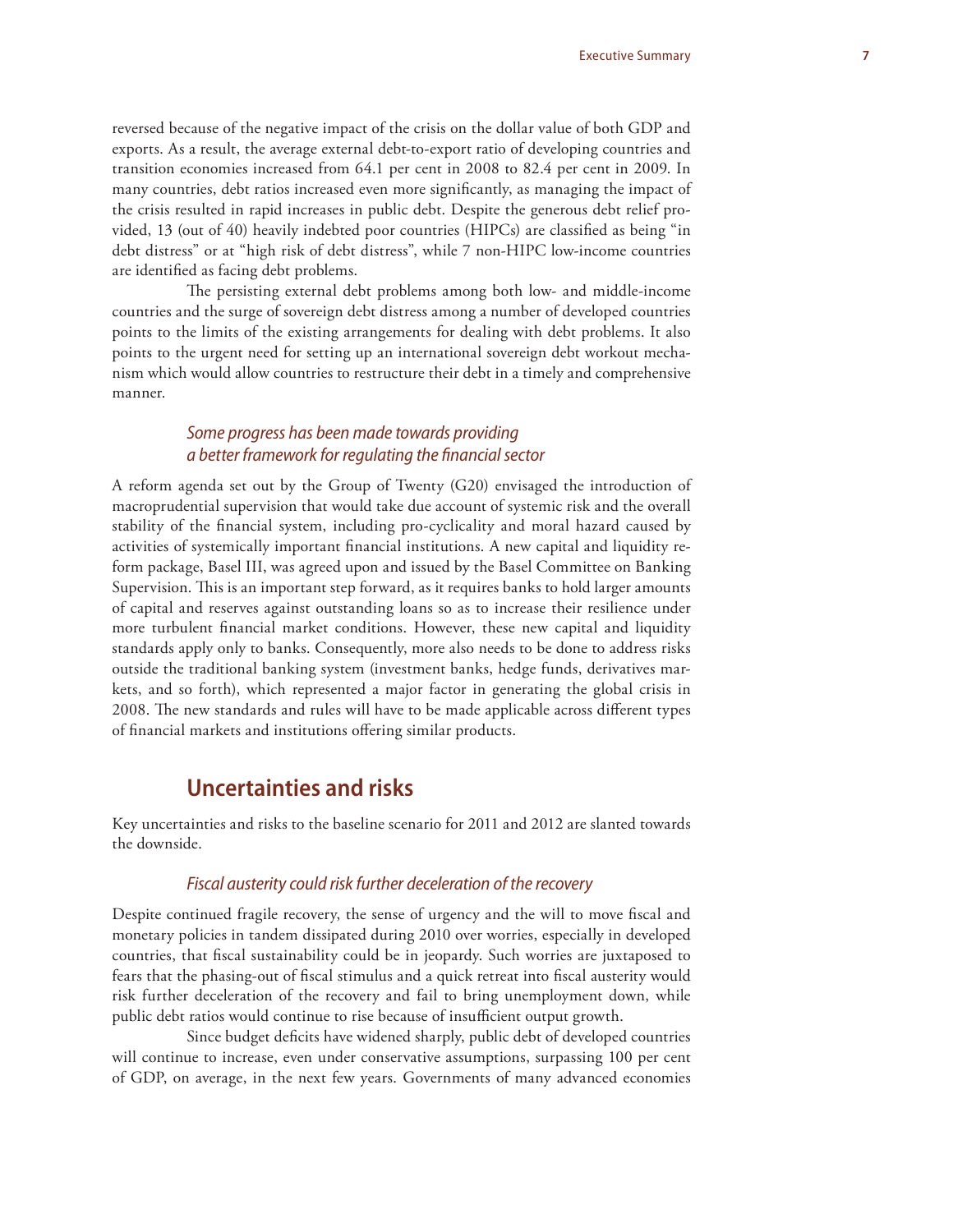will thus face large and increasing funding needs. At the same time, the risk of enhanced financial fragility has increased because of the way in which public indebtedness became linked to the health of the banking sector during the crisis: while Governments have guaranteed vast amounts of bank liabilities, banks have been purchasing large amounts of government securities. As a result, a heightened risk for the financial health of one of these two parties will feed into the other, possibly forming a vicious circle that could amplify the risk throughout the whole economy.

#### *Increased exchange-rate instability remains a risk…*

The exchange rates among major currencies experienced high volatility during 2010, with escalated tension spreading rapidly to other currencies. The failure to maintain exchangerate stability among the three major international reserve currencies has also affected currencies of emerging economies. The surge in capital inflows to emerging economies, fuelled by the quantitative easing in developed countries and portfolio reallocation by international investors, as well as by the weakening of the dollar, has led to upward pressure on the exchange rates of some emerging economies. Developing countries have responded by intervening in currency markets and/or imposing capital controls to avoid soaring exchange rates, loss of competitiveness and inflating asset bubbles. Currency instability and perceived misalignment of exchange rates could become part of a major skirmish over trade, which may well turn into a wave of protectionist measures and retaliations worldwide, once again risking derailment of global growth and destabilization of financial markets.

#### *…as does an uncoordinated rebalancing of the world economy*

The global imbalances may widen again, which in turn could feed more instability back into financial markets. Prospects for narrowing the imbalances will depend on how successful economies will be in making structural adjustments. However, the path of these adjustments is unclear, particularly given the uncertainties about how the risks of a further slowing of growth and the persistence of high rates of unemployment, sovereign debt problems and further exchange-rate instability will all play out. Even if the global imbalances do not edge up significantly in the near term, the underlying adjustment in stocks of international asset and liability positions would continue to move in a risky direction, particularly as the global financial crisis has caused a surge in net foreign liabilities of the United States.

More quantitative easing and a further depreciation of the dollar might be a way for the United States to try to inflate and export its way out of its large foreign liability position, but it would more likely risk disruption of trade and financial markets. Moreover, dollar weakness poses a threat because it increases import prices in the United States, the world's largest consumer market, and thus erodes purchasing power. This could lead to a decline in global trade, constituting the antithesis of the United States consumption boom that fuelled global economic growth before the financial crisis.

Accordingly, if concerns grow about exports' being hit by dollar weakness, developing countries will understandably feel inclined to intervene in their foreignexchange markets, as is already the case. However, frequent intervention in foreignexchange markets increases the potential for international currency and trade conflicts, which could further undermine the international cooperation shaped at the level of the G20. A further waning of the commitment to international policy coordination will be an added liability for the prospects of a balanced and more sustained global recovery.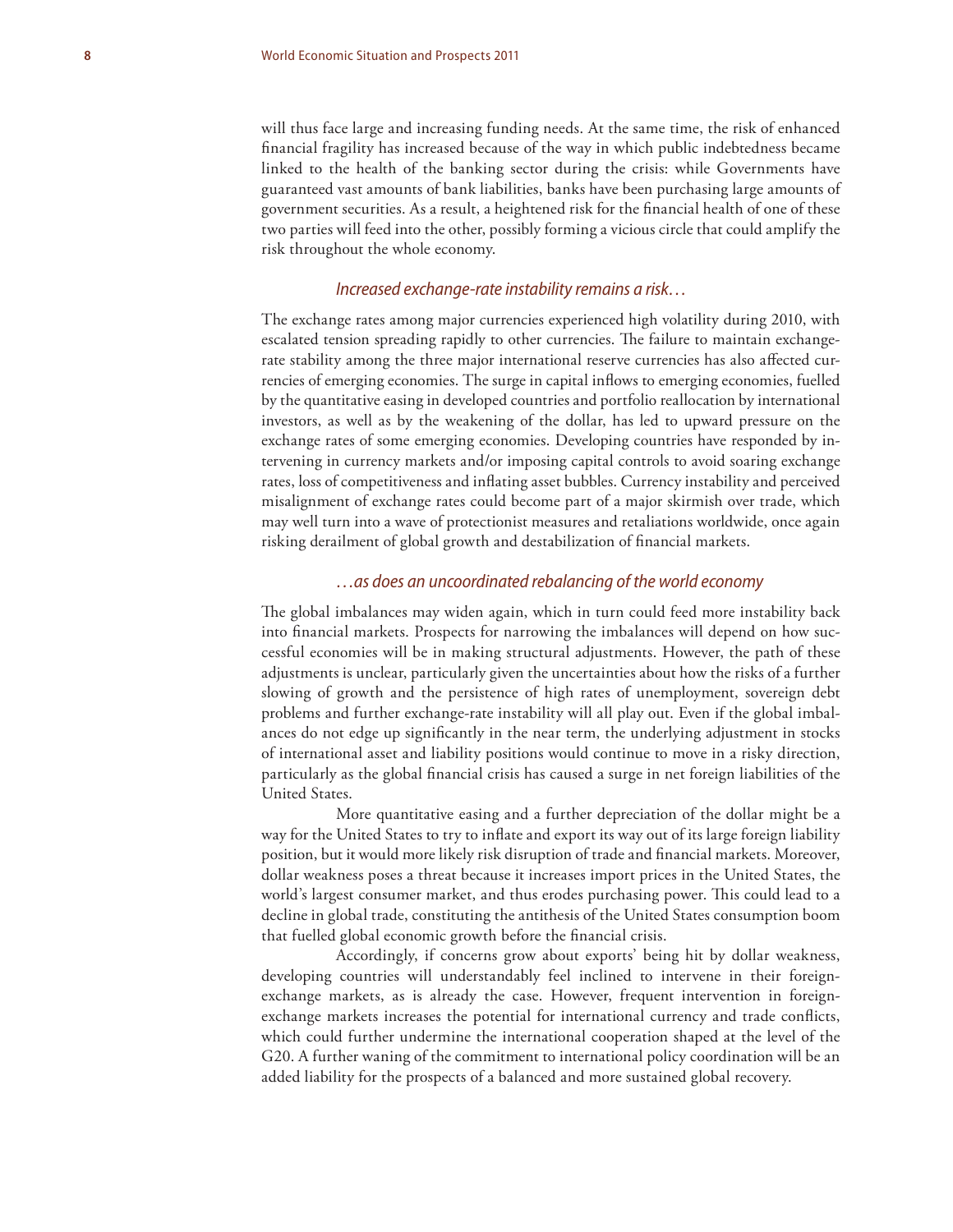# **Policy challenges**

#### *Five major policy challenges need to be addressed*

The potentially damaging spillover effects of national policies once again highlight the need for strengthened international policy coordination. Unfortunately, during 2010, the cooperative spirit among policymakers in the major economies has been waning. *World Economic Situation and Prospects 2011* suggests that avoiding a double-dip recession and moving towards a more balanced and sustainable global recovery would require that at least five related major policy challenges be addressed.

#### *First, continued and coordinated stimulus*

First, by using the ample fiscal space that is still available in many countries, additional fiscal stimulus, in tandem with appropriate monetary policies, is needed in the short run to boost the global recovery. Such action should be adequately coordinated among the major economies to ensure a reinvigoration of global growth that will also provide external demand for those economies which have exhausted their fiscal space. Absent a new net fiscal stimulus and faster recovery of bank lending to the private sector, growth is likely to remain anaemic in many countries in the foreseeable future.

## *Second, redesigning fiscal stimulus*

Second, fiscal policy needs to be redesigned to strengthen its impact on employment and aid in the transition towards promoting structural change for more sustainable economic growth. A prudent policy would be to target public investments with a view to alleviating infrastructure bottlenecks that mitigate growth prospects. One priority area would be to expand public investment in renewable clean energy as part of commitments to reduce greenhouse gas (GHG) emissions, and in infrastructure that provides greater resilience to the effects of climate change. Another area might be to expand and improve public transportation networks, which would create potentially significant amounts of new jobs while at the same time helping to reduce GHG emissions, particularly in rapidly urbanizing environments. Social protection policies are another crucial element in cushioning the impact of economic shocks, boosting aggregate demand and contributing to the sustainability of economic growth.

## *Third, more effective monetary policy and addressing international spillover effects*

The third challenge is to find greater synergy between fiscal and monetary stimulus, while counteracting damaging international spillover effects in the form of increased currency tensions and volatile short-term capital flows. This will require reaching agreement about the magnitude, speed and timing of quantitative easing policies within a broader framework of targets to redress the global imbalances. It will also require deeper reforms of financial regulation, including those for managing cross-border capital flows, as well as in the global reserve system in order to reduce dependence on the United States dollar.